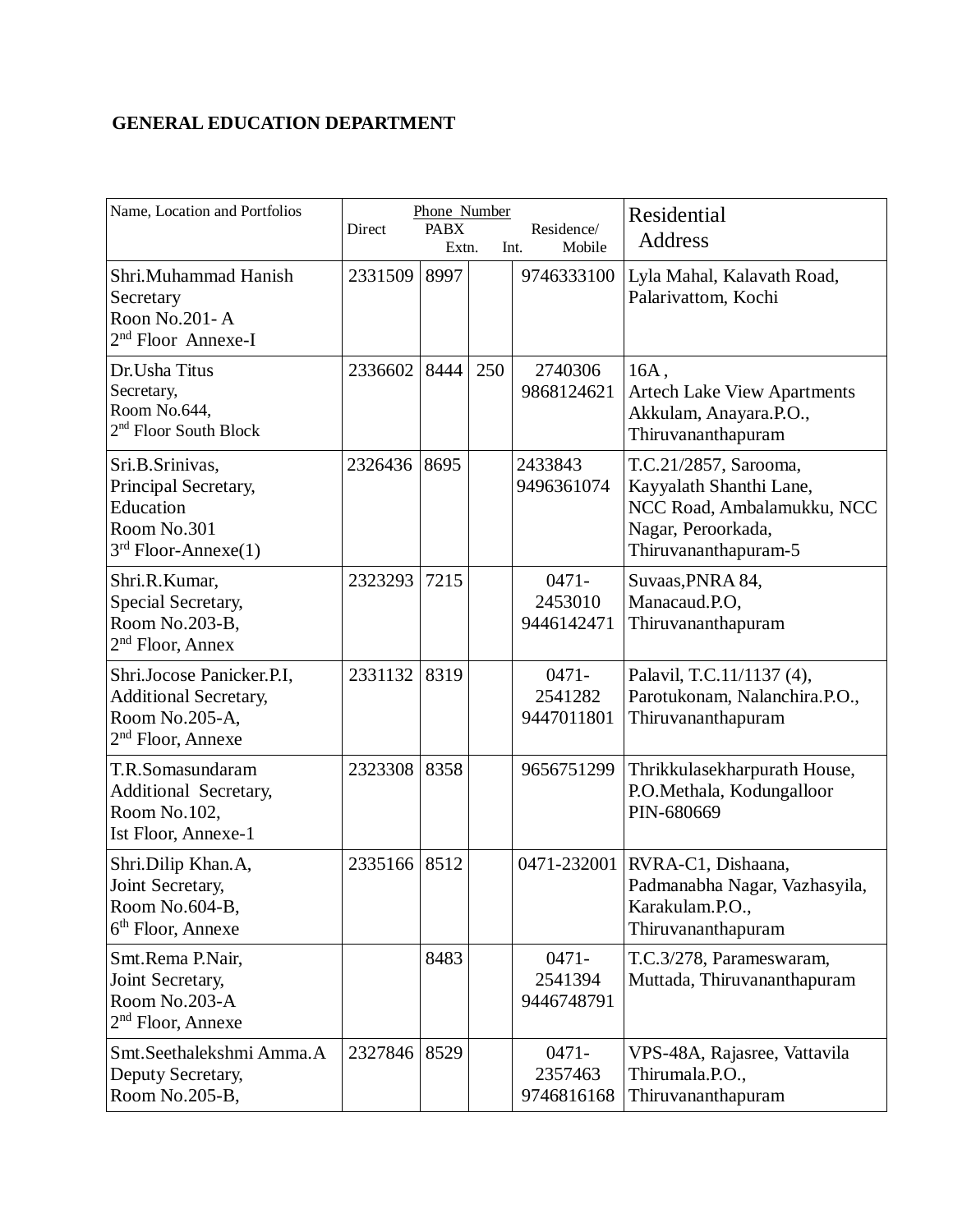| 2 <sup>nd</sup> Floor, Annexe                                                                    |         |      |            |                                                                                      |
|--------------------------------------------------------------------------------------------------|---------|------|------------|--------------------------------------------------------------------------------------|
| Shri.Sajikumar.J<br>Deputy Secretary,<br>Room No.208-B,<br>$2nd$ Floor, Annexe                   |         | 8860 | 961248867  | Jenu Bhavan, Chirayadi Veedu,<br>Malayam.P.O,<br>Thiruvananthapuram-695571           |
| Smt.Stella Little Flower.M.K<br><b>Deputy Secretary</b><br>Room No.204-B,<br>$2nd$ Floor, Annexe |         | 8276 | 9497265661 | Trinity,<br>Aralummoodu,<br>Thiruvananthapuram                                       |
| Smt.Beena.Y.B,<br><b>Under Secretary</b><br>Room No.204-C,<br>$2nd$ Floor, Annexe                |         | 8633 | 9495546577 | Meghamaalika, TVRA-271,<br>Rose Gardens, Aaramada.P.O.,<br>Thiruvananthapuram-695032 |
| Shri.Babu.S,<br>Under Secretary,<br>Room No.208-C,<br>$2nd$ Floor Annexe                         |         | 8295 | 9447737944 | Sarasree<br>VNRA-B 38,<br>Kurisumuttom, Peyad.P.O.,<br>Thiruvananthapuram-695573     |
| Sri.N.M.Afzal<br><b>Under Secretary,</b><br>Room No.203-C,<br>$2nd$ Floor, Annexe                |         | 8277 | 9495580239 | Upslrwa-46, Sangeetham,<br>UPS Lane, Ambalathara,<br>Thiruvananthapuram              |
| Smt.Sonia Washington<br><b>Under Secretary,</b><br>Room No.206 C,<br>$2nd$ Floor, Annexe         |         | 8306 | 9446318906 | TC 41/1863, KWRA-24,<br>Kadiyapattanam Lane,<br>Manacaud, Thiruvananthapuram         |
| Shri.Krishnadasan.P,<br>Under Secretary,<br>Room No.208-A,<br>$2nd$ Floor, Annexe                |         | 8286 | 9446239741 | 48/606, NGO Quarters,<br>Melarannur, Karamana<br>Thiruvananthapuram                  |
| Shri.Mohamad Haneefa.M.M<br>Under Secretary, Room No.<br>I <sup>st</sup> Floor, Annexe           |         | 8609 | 9447452652 | Mathilakath Veetil,<br>Peringanam.P.O, Thrissur                                      |
| Shri.Sreelal.T.V,<br>Under SecretarytGARoom<br>No.207-A, 2 <sup>nd</sup> Floor, Annexe           | 2327011 | 8355 | 9400996134 | Sreevilas, Nedumgolam.P.O,<br>Kollam                                                 |

## **SECTIONS**

| $^{\shortparallel}$ A | 7100         | $2nd$ Floor, Annex-1 |
|-----------------------|--------------|----------------------|
| B                     | 0 <i>577</i> | ,,                   |